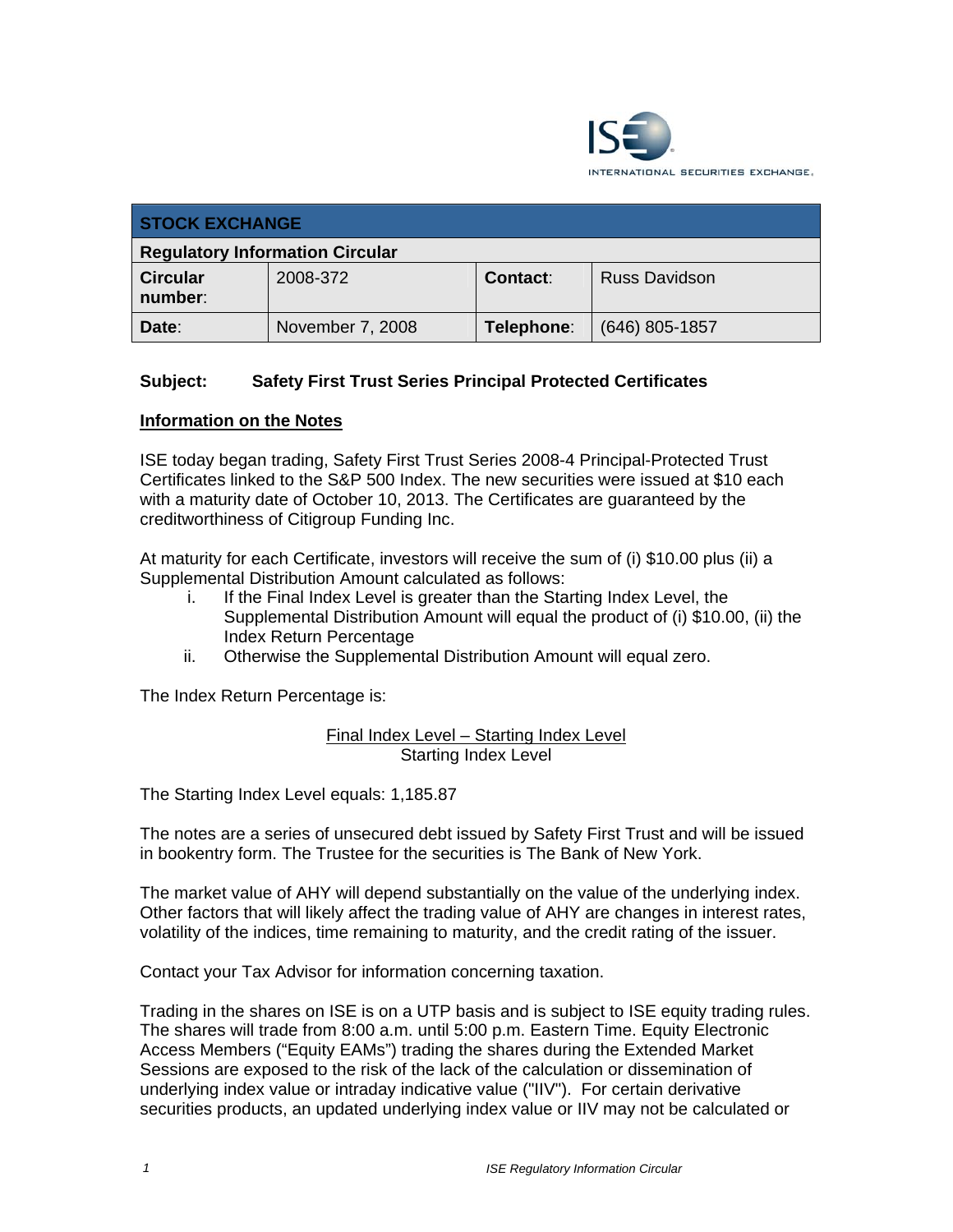publicly disseminated in the Extended Market hours. Since the underlying index value and IIV are not calculated or widely disseminated during Extended Market hours, an investor who is unable to calculate implied values for certain derivative securities products during Extended Market hours may be at a disadvantage to market professionals.

Equity EAMs also should review NASD Notice to Members 03-71 for guidance on trading these products. The Notice reminds members of their obligations to: (1) conduct adequate due diligence to understand the features of the product; (2) perform a reasonable-basis suitability analysis; (3) perform customer-specific suitability analysis in connection with any recommended transactions; (4) provide a balanced disclosure of both the risks and rewards associated with the particular product, especially when selling to retail investors; (5) implement appropriate internal controls; and (6) train registered persons regarding the features, risk and suitability of these products.

**This Regulatory Information Circular is not a statutory Prospectus. Equity EAMs should consult the Trust's Registration Statement, SAI, Prospectus and the Fund's website for relevant information.**